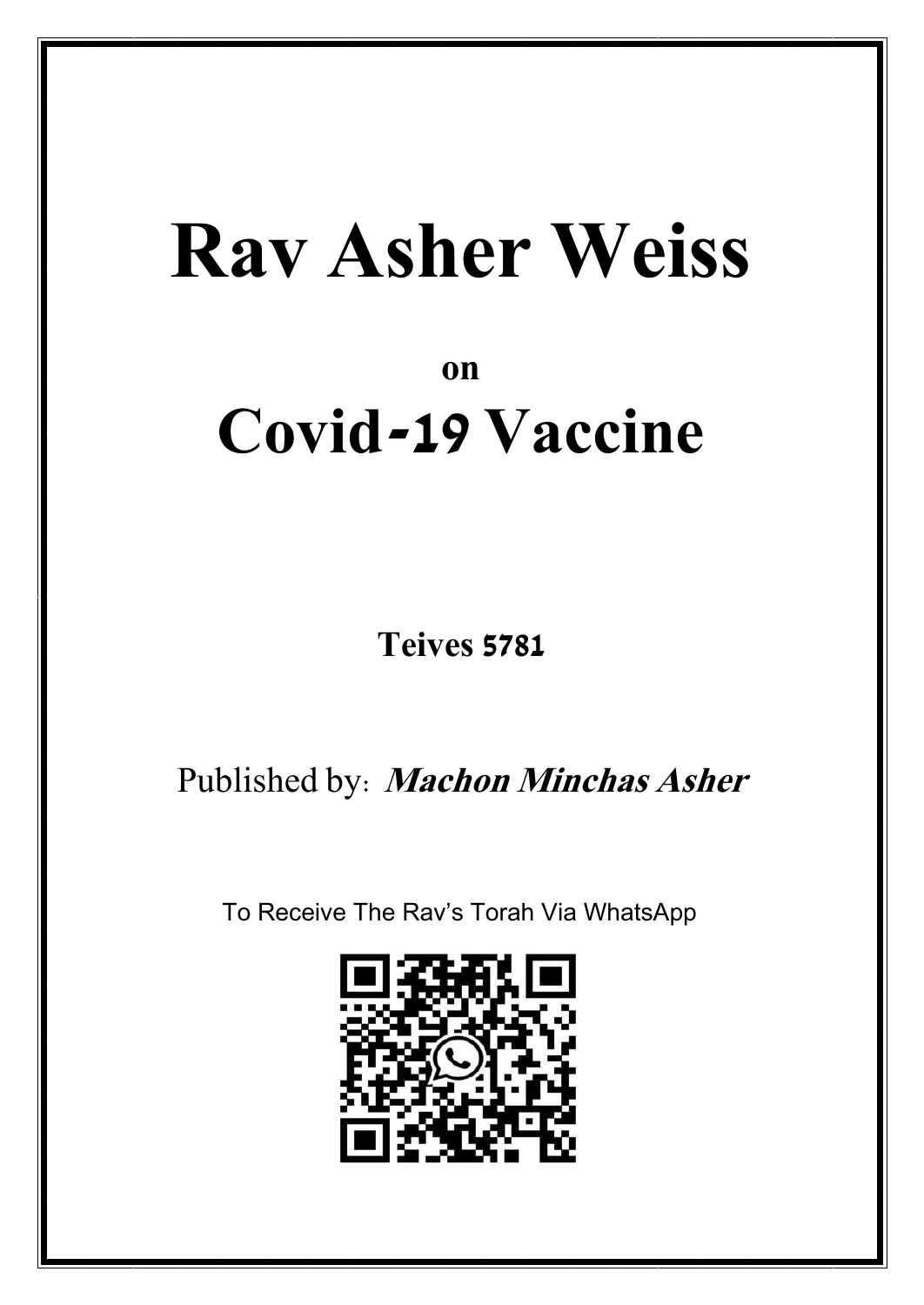To Watch The Rav Discuss This Topic:





**Minchas Asher Foundation** c/o Mr. Henry Orlinsky 586 Sunderland Road Teaneck NJ 07666

**Tax ID:**83-0422942

**Email:** minchatasher1@gmail.com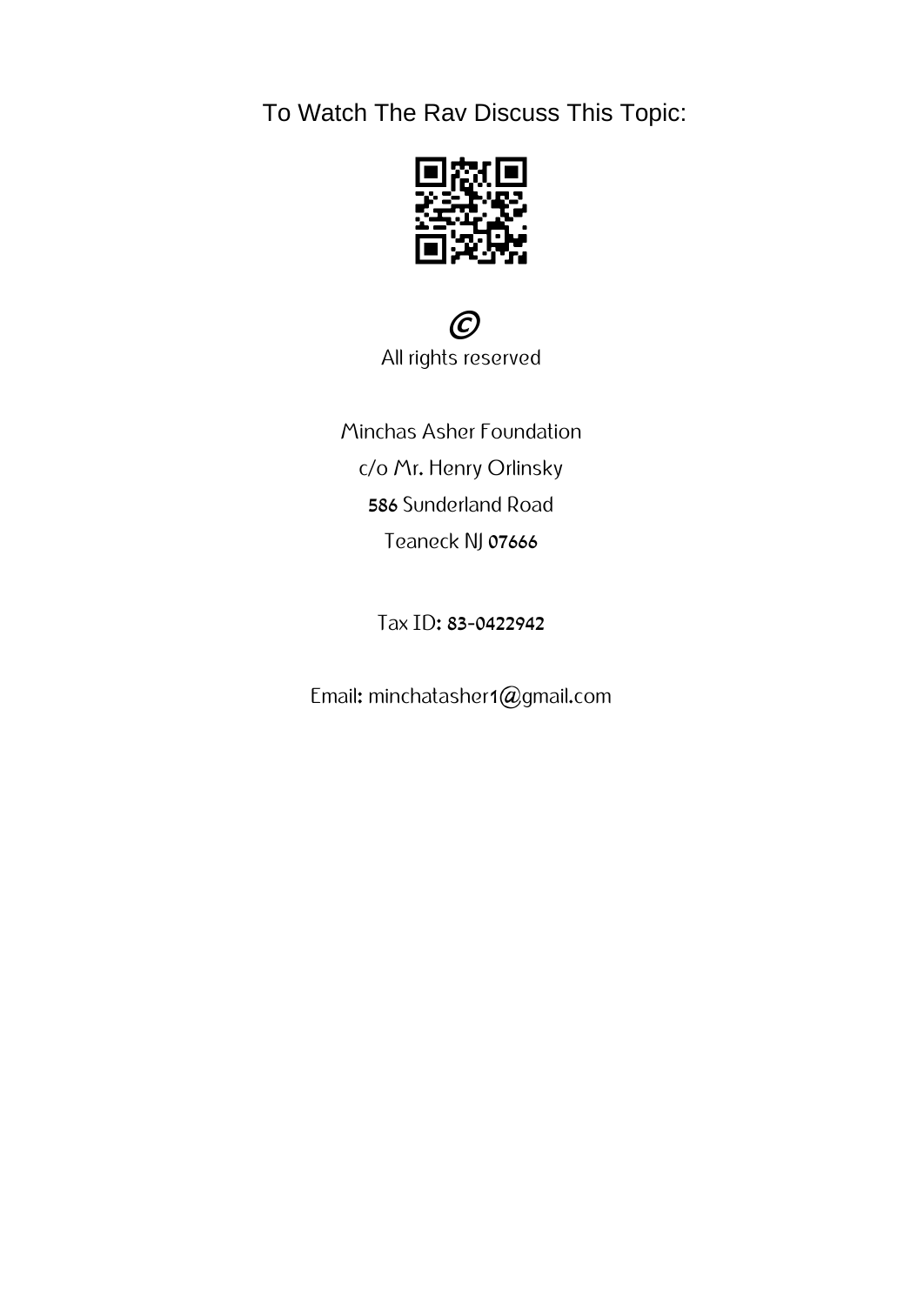## **Rav Asher Weiss on Covid-19 Vaccine**

Rabbanim, communal leaders, and the wider public are seeking guidance regarding the new COVID-19 vaccine. Is it permissible to receive the vaccination, or is it preferable to refrain from doing so? Is a person obligated to be vaccinated in order to protect himself and others?

Given that this is a brand-new vaccine that was developed in a very short timeframe and its long-term effects have not yet been observed, there are those who are expressing hesitation about its safety. However, public health authorities in many developed countries have already approved its use, and, according to medical experts, it is safe and absolutely effective.

The question of vaccinations was first raised 250 years ago when Dr. Edward Jenner introduced the smallpox vaccine. The Tiferes Yisrael (Avos 3, Boaz 1) commented that "the pious Dr. Jenner is [counted] among the Chasidei Umos haOlam and will rightly receive his reward in the World to Come for saving the lives of tens of thousands of people". The Tiferes Yisrael did not, however, directly address the question as to whether it was appropriate to be vaccinated.

However, he notes elsewhere (*Yoma* 8, *Boaz* 3) that although vaccinations can have serious side effects, including death, a person should nevertheless be vaccinated as the danger of the disease is far greater.

One of the contemporary Rabbanim, R' Avraham Hamburg (Rabbi of the city of Hague in the Netherlands and later in London), published a Sefer called Alim l'Terufa in which this question is discussed. He cites many Teshuvos from the Halachic authorities of his time that unanimously ruled that people should receive the smallpox vaccine in spite of the fact that several people had died as a result.

In his Sefer Shu"t Zera Emes (2:32), R' Yishmael haKohen of Modena, one of the great Poskim of the generation, recorded his debate with R' Chaim Yehuda Giron over this question. R' Giron argued that it was proper to refrain from vaccination as it had caused the death of several people (though the risk to any individual in the population was remote). The Zera Emes replied at length, examining whether a person may actively put himself at small risk of danger in order to avoid another potential danger. He concluded that vaccination was recommended as the relative risk of the disease is far greater than that of the vaccine.

R' Giron replied that, due to his uncertainty, he would refrain from ruling on this matter. The Zera Emes conceded that although he felt that one should be vaccinated, those who are reticent to rule are entitled to conduct themselves passively (Shev v'Al Ta'aseh) and withdraw from the discussion.

R' Abdallah Somech, in his *Sefer Zivchei Tzedek* (*Y.D.* 116:41) notes that although the Zera Emes had qualms about the question of vaccinations, "We remain with our view, and offer praise to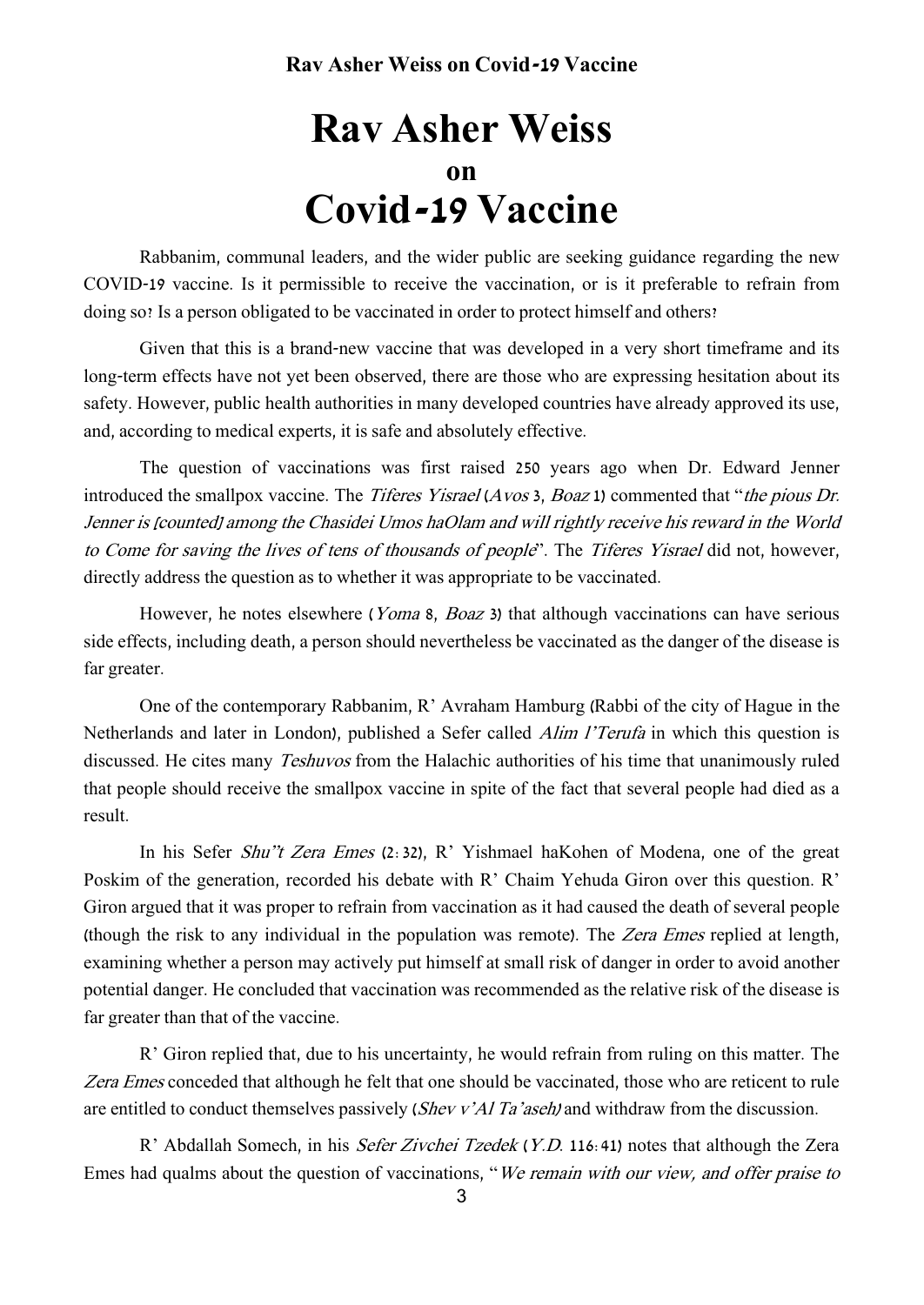### **Rav Asher Weiss on Covid-19 Vaccine**

God for we have expert doctors who know how to prepare inoculations and nobody has ever been harmed. This is a regular occurrence."

R' Somech's disciple, the Kaf haChaim (Y.D. ibid. 60) similarly notes, "Now the doctors are wiser; they administer vaccinations by means of an injection in childrens' arms which prevents them from developing smallpox." R' Chaim Falagi (Tochachos Chaim, Vayetze, s.v. "u'Mikol Makom Im Yitztarech") concurs.

Clearly, the position of the great Poskim of the smallpox era was that a person should undergo vaccination despite the small risk of vaccine-associated death. Though there were people who died as a result of vaccination, they represented only a tiny minority ("Mi'uta d'Mi'uta"), and the danger to the wider public of contracting smallpox was far greater. If this was true at that time, then it is certainly true today when modern vaccinations are considerably safer.

Regarding the COVID-19 vaccines, pharmaceutical companies have conducted clinical studies of efficacy and safety with full transparency and external oversight. Over 80,000 people have participated in the placebo-controlled trials to date, and approximately half of the participants received the vaccine. Of the tens of thousands who received the vaccine, not one died as a result. Of those who received the placebo, six died during the course of the studies, compared to only two deaths in the vaccine group, and no link was found between their death and the vaccine.

According to all medical experts, though this vaccine has been developed and approved in record time, it is one of the most effective and safe vaccines that has ever been produced.

I have previously discussed at length (in my weekly Shiurim on Parshios Vayishlach and Bereishis 5781) that one of the axioms of Halacha is reliance upon scientific and medical data and the opinions of scientists and doctors in their fields of expertise. Halacha even guides us as to the protocol when experts disagree with one another; dictating that we follow the majority or most expert opinion (see Shulchan Aruch, O.C. 618:3-4 and Mishna Berura 10).

It is true that on occasion, the Gedolim question the conclusions of doctors. R' Yechezkel Katzenellenbogen, the *Gadol haDor* of the early 18<sup>th</sup> century, questioned the doctors of his time who believed that spread of epidemics were due to poor air quality ("Kilkul ha'Avir')<sup>1</sup> (Shu''t Knesses Yechezkel 16). During the cholera epidemic of 5633 (1873), R' Mordechai Ettinger (Ma'amar Mordechai 67) quoted the Knesses Yechezkel as support for his questioning the position of the doctors who advised that even healthy individuals shouldn't fast on Yom Kippur.

However, R' Ettinger ultimately concurred with the doctors. He recalled that 40 years earlier, his great uncle, the *Yeshuas Yaakov*, had ruled during the cholera epidemic of 5591 that even healthy people should refrain from fasting on Tisha b'Av of that year – based upon the opinion of medical experts.

<sup>1</sup> R' Katzenellenbogen was arguing with a contemporary Posek who ruled that water should be boiled on Shabbos to wash a baby after his *Bris Mila* based on this medical opinion.